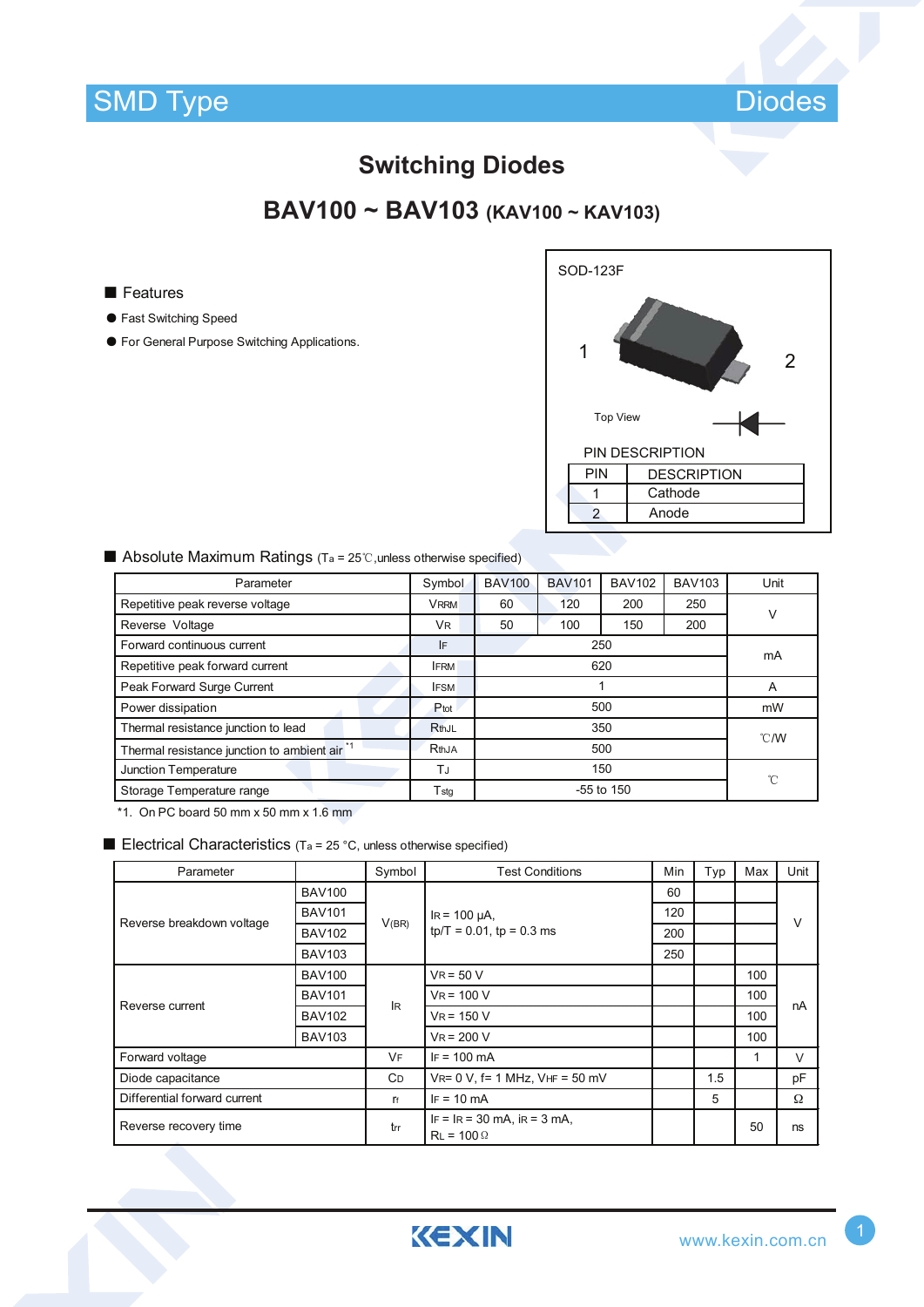



### **Switching Diodes**

**BAV100 ~ BAV103 (KAV100 ~ KAV103)**



Fig. 1 - Reverse Current vs. Junction Temperature Fig. 2 - Forward Current vs. Forward Voltage





Fig. 3 - Differential Forward Resistance vs. Forward Current



KEXIN